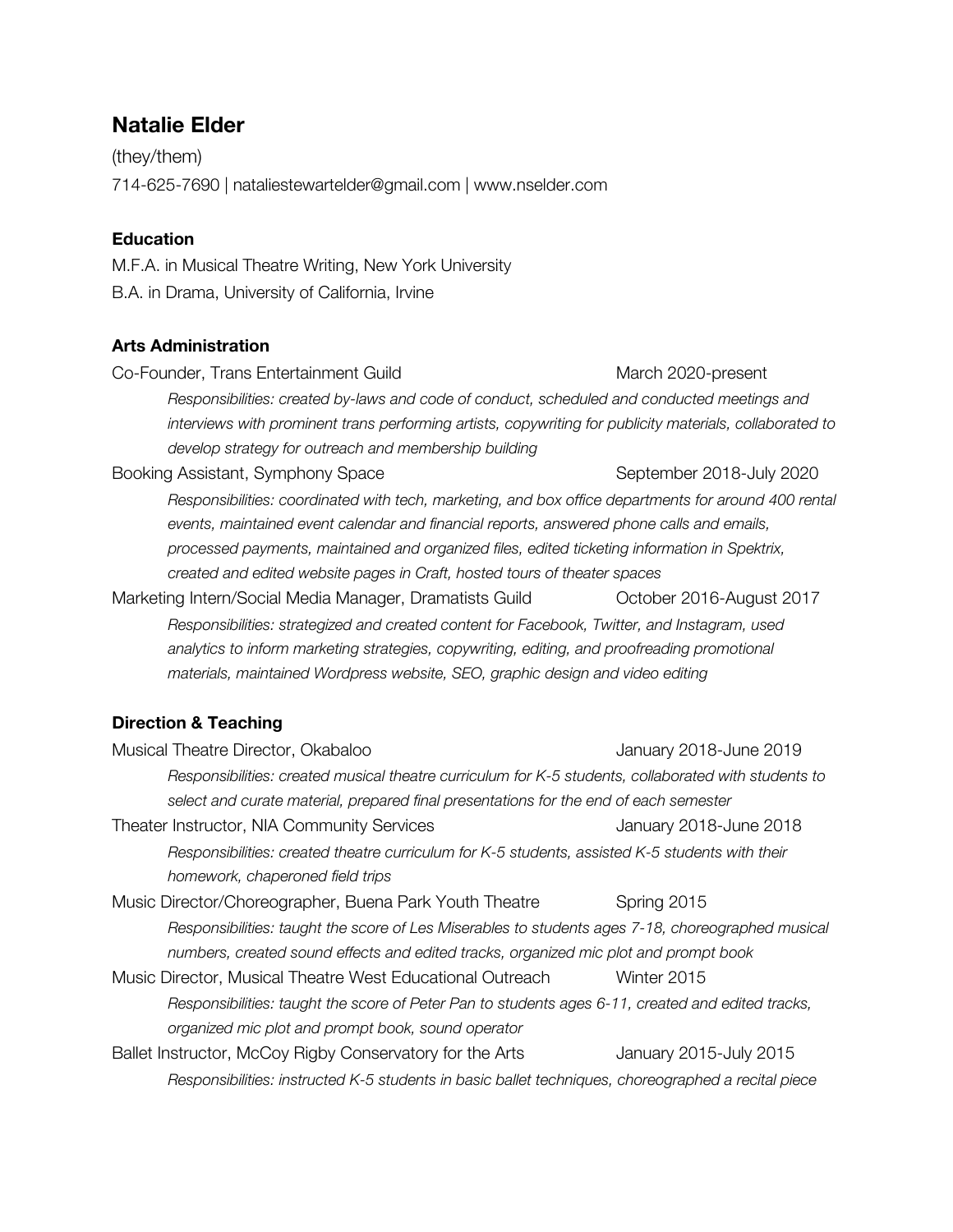#### **Performance**

| u/s Maggie, Jess* | The Scarlet Savior  | St. Luke's Theatre (dir. Lori Steinberg)         |
|-------------------|---------------------|--------------------------------------------------|
| Ensemble          | Les Miserables      | Musical Theatre West (dir. DJ Salisbury)         |
| Woman 1           | We Tell The Story   | Musical Theatre West Education (dir. Shauna      |
| Markey)           |                     |                                                  |
| Emily C.          | 4@15: Bemidgi       | Playroom Theatre (dir. Brian Blythe)             |
| Jen               | All This Intimacy   | UC Irvine (dir. Clint Foley)                     |
| Eliza/Osgood      | The Shadows of      | UC Irvine (dir. Adrian Balbontin)                |
|                   | Edgar Allen Poe     |                                                  |
| Fairy Godmother   | Cinderella          | Pipeline Players (dir. Emilio Rodriguez)         |
| <b>Bird Girl</b>  | Suessical           | Huntington Beach Playhouse (dir. Arthur Ross)    |
| Cathy             | The Last Five Years | Anaheim Performing Arts Cons. (dir. Oanh Nguyen) |

\* performed

## **Producing**

Co-Producer, The Ballerina Kitties Cabaret **December 2018-present** *Responsibilities: created and compiled show materials (i.e. props, sheet music), served as main point of contact for performance venue/rehearsal spaces, hired guest artists/tech staff, wrote and edited copy for marketing, maintained contact list of guest artists, scheduled rehearsals* Co-Producer, #adulting: a millennial opera<br>
Spring 2019 *Responsibilities: coordinated auditions and casting, wrote contracts for actors and creative team, lead fundraising efforts, created budget, scheduled rehearsals, monitored progress, maintained communication with executive producer of festival*